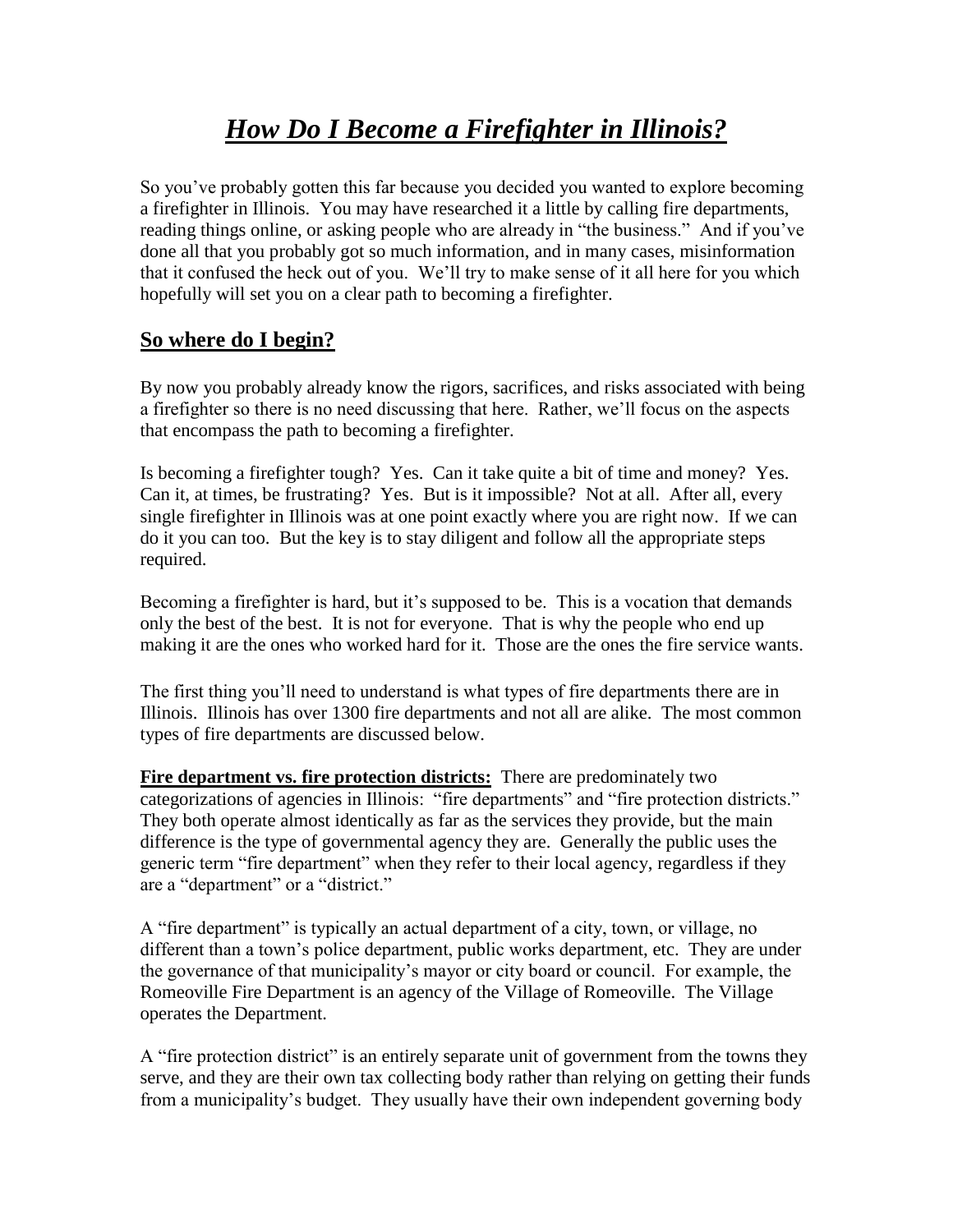of trustees. While they work closely with the towns they serve, they are not under the direction or management of those towns. For example, the Darien-Woodridge Fire Protection District serves parts of the Villages of Darien and Woodridge, but they are not actually run by those Villages. Most departments and districts hire or recruit firefighters in the same ways. For the purposes of the rest of this document, we will use the word "department" universally to encompass both.

**Volunteer Departments:** The majority of fire departments in Illinois, like most of the nation, are volunteer departments, or some aspect of it. While there are numerous departments in the Chicagoland area that are volunteer, the majority of them are outside the Chicagoland area in most rural parts of the state.

While it may be easier to join a volunteer department than a paid one, most volunteer departments have specific rules and requirements to be a member, such as living in the district they protect, attending department training sessions and meetings on a regular basis, helping with department events such as community services and fundraising, and of course, responding to emergencies on a regular basis. If you are interested in becoming a volunteer firefighter you should contact the ones in your area to see what their specific requirements are.

**Paid-on-call Departments:** Paid-on-call departments, traditionally called P.O.C., are a hybrid of a volunteer department. POC's are generally volunteers when doing most support functions of the department, such as training activities, community events, meetings, etc., but when they actually respond and operate at emergencies they get paid a wage either hourly or on a per call basis. Because volunteer and POC departments are so similar, most POC departments have the same residency and recruitment requirements as volunteer departments. If you are interested in becoming a POC firefighter you should contact the ones in your area to see what their specific requirements are.

**Part-time Departments:** Some departments employ part-time firefighters. This is different from most POC departments in that part-time firefighters may actually work on shift, which is to say they actually are working scheduled hours in the fire stations performing all aspects of the fire service such as training, fire prevention activities, cleaning and maintenance, etc., as well as responding to emergency incidents. They are typically paid hourly for all time that they are working their assigned hours. Most parttime firefighters will also have jobs elsewhere, either inside or outside the fire service, and work as a part-time firefighter as a second job. If you are interested in becoming a part-time firefighter you should contact the ones in your area to see what their specific requirements are.

**Full-time Departments:** Many departments in Illinois have full-time firefighters. These are firefighters who have gone through that department's testing process, were hired full time, and are actually employees of that department or district. Sometimes they're also referred to as career firefighters. The testing process for full-time firefighters is a very indepth process that is beyond the scope of explaining in full here, but a very brief explanation is below. Just know that getting hired on a full-time department isn't a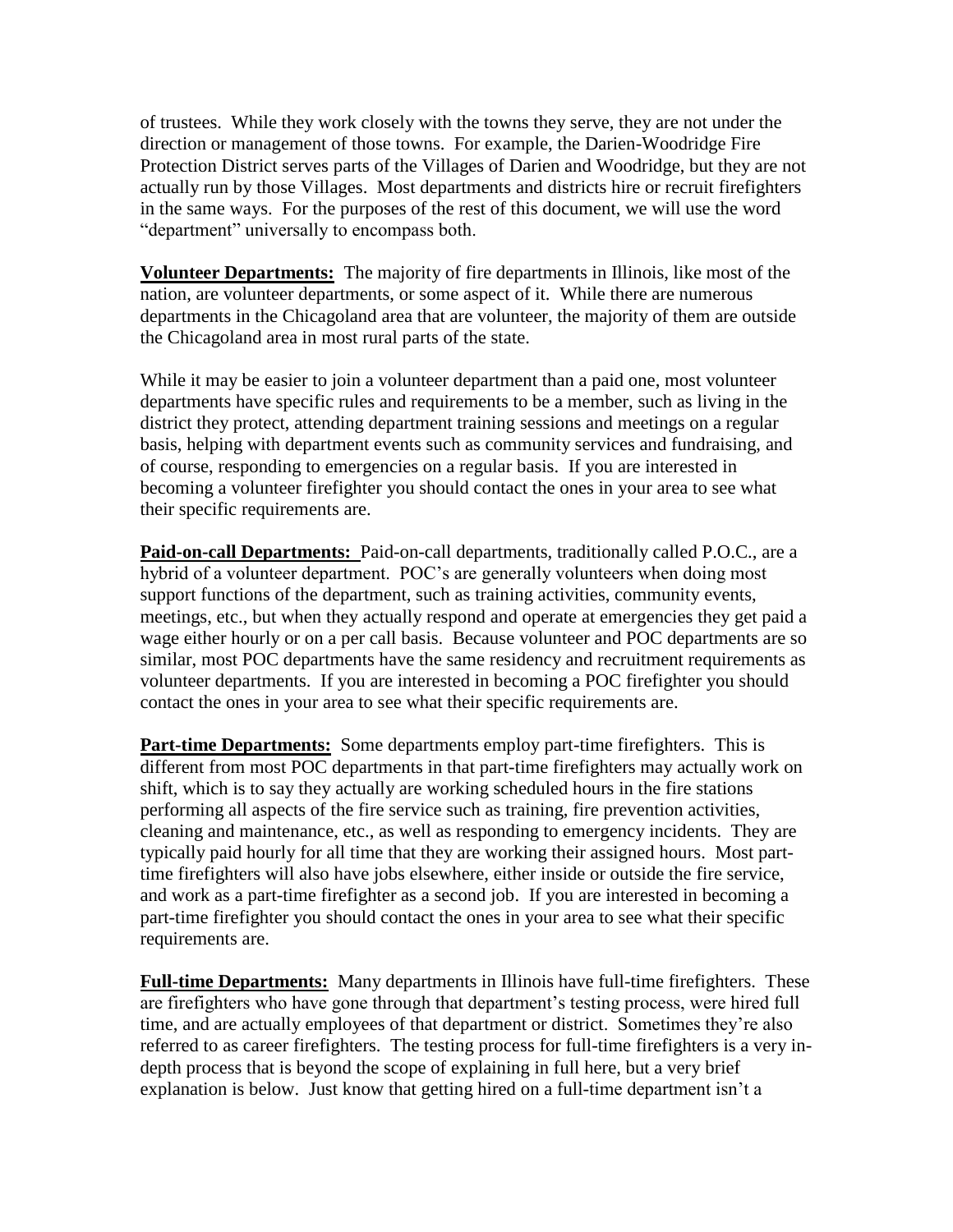matter of simply applying for that department any time of the year. Most generally do a testing process every two years, and during the testing process they have an application period where anyone interested must apply during that time frame. Once that time is up all applicants will go through their series of testing steps which can encompass written exams, physical ability exams, psychological exams, etc. These steps may take several months to complete. After all testing is completed everyone who successfully passed all steps will end up on an eligibility list ranked in order of how they scored in all processes. The list will typically be good for two years. Should the department have a firefighter opening in that two years they select a candidate from their eligibility list.

**Contract Firefighters or Paramedics:** Some departments will employee what are called "contract firefighters" or paramedics, which are commonly referred to as "being contract." Being contract is typically a full-time job, but you are not an actual employee of the department are you working in. You would get hired by a contract company and you become their employee. Some fire departments will sign a contract with that company for them to provide personnel to work in their department. The department pays the company and your paycheck comes from the contract company. So you will work within the department, wear their uniforms, and ride on their vehicles, but you would not be an employee of that department.

Although there are contract non-paramedic firefighters out there, by and large the most common type of contract employees are firefighter/paramedics, or paramedic only. It is far easier to get a full time contract job than it is to be hired full-time through a fire department because contract companies typically don't have the stringent testing process that full-time departments do. But the pay and benefits are usually considerably less than being hired full-time. A great many firefighters and paramedics got their start in the contract services before moving on to getting hired on full-time departments.

**Combination Departments:** Some departments are considered combination, which means they are made up of any combination of the above types of departments. For example, there are departments that have a mixture of full-time and part-time personnel, departments that have some contract personnel and volunteers, etc.

**Age limits:** In Illinois most full-time departments require that you have to be between the ages of 21 to 35 to get hired. Some departments will allow someone over the age of 35 to get hired if they have credible full-time service on another Illinois department, but none will hire someone under the age of 21. The age limits for all other types of departments or contract services will vary from department to department. You will need to contact these departments to know for sure.

#### **What Type of Education or Classes Do I Need to Become a Firefighter?**

There is a lot of confusing information, or misinformation about what classes a person should take to work toward becoming a firefighter. The real answer is it really depends on what area in the state you live in. In more rural areas of the state where there are predominately volunteer departments you may have a better chance of getting on that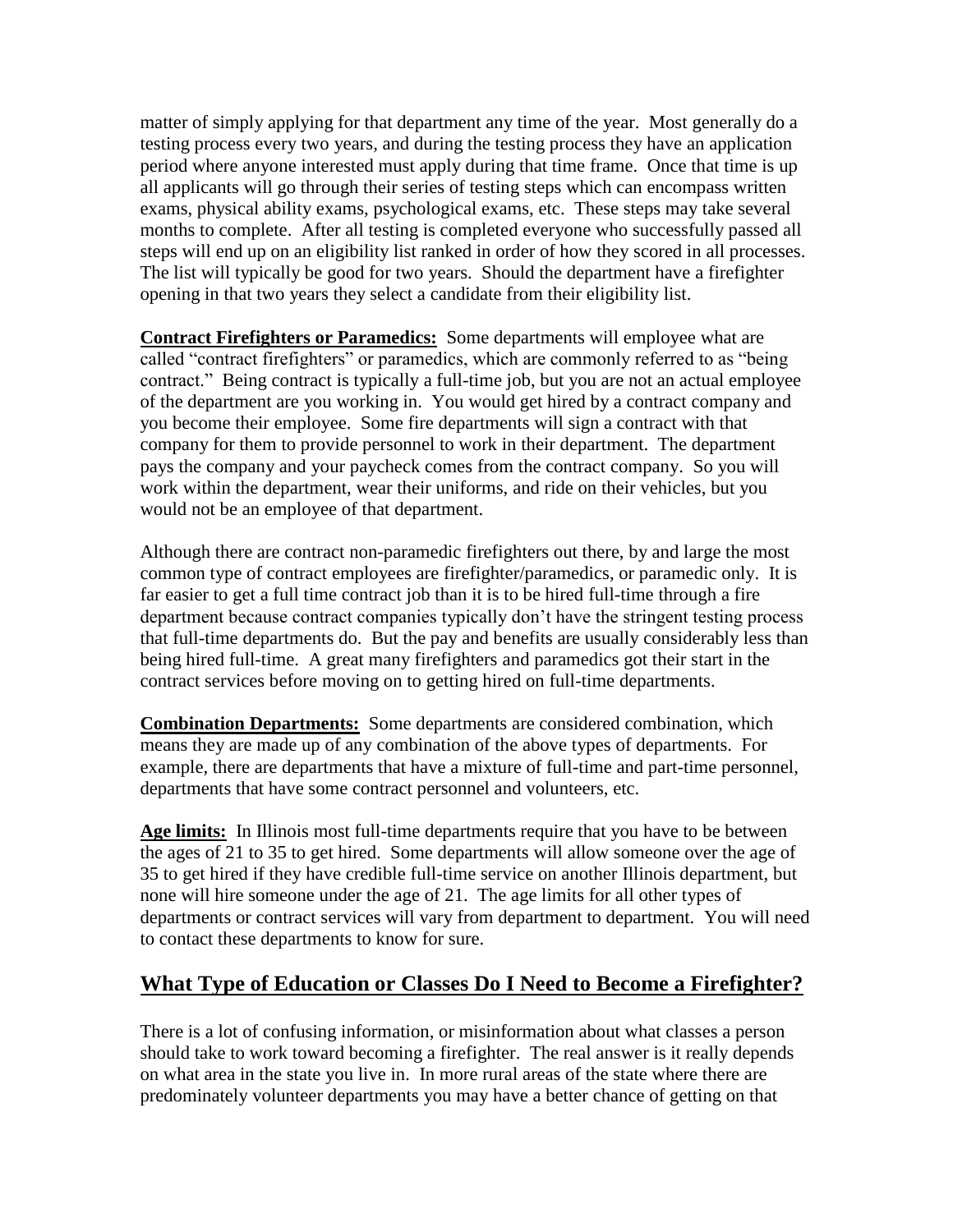department without any classes or certifications. They do this to help recruitment, and in turn will train the personnel in-house to achieve skills & certifications. But most paid departments will not hire someone, or even allow them to test for their department, without certain minimum required certifications or licenses. What these requirements are will vary from department to department.

**Emergency Medical Services (EMS) training:** EMS is a large part of the Illinois fire service. If you have ambition to become a career firefighter but have no interest in becoming an emergency medical technician (EMT-B) or paramedic then you need to reconsider. Just about all paid departments in Illinois, especially in the northern Illinois area, require their firefighters to also be paramedics. There are very few career fire departments in the entire state that will hire firefighters only without them being paramedics. In fact most part-time departments, contract services, and even some POC and volunteer departments require their members to be paramedics, or at a minimum, EMT's. You cannot become a paramedic until you are first an EMT.

**Firefighter II or Basic Operations Firefighter certification:** The basic entry-level type of firefighter training in Illinois is called Basic Operations Firefighter (BOF). You may hear many people refer to this certification as "Firefighter II" because that is what it was previously called, and the name changed to BOF very recently. The majority of paid fire departments in the state requires personnel to already be certified as a FFII / BOF before they will even let them test or apply for their department. Most other departments require it as well.

**Fire Science Degree:** Many people believe that they have the best chance to get hired on a fire department if they get their degree in Fire Science, which is usually an Associates level degree at many community colleges. This in fact is not true. While some departments will give some preference points for applicants who have some college credits, or may even require a small amount of random college credits to even apply, the fact is that an Associates degree will not give you a large advantage when testing for departments. Fire Science degrees are far more beneficial to existing veteran firefighters who are taking promotional exams within their own department because those promotional exams will give preference points for those who have degrees, or may even require the degree to take the exam.

Some community colleges are beneficial, for example, to attend EMT classes if they offer them. Those are usually offered within their Fire Science program. Also, as stated above, you cannot apply for most full-time departments unless you are 21 years old, so if you are under that age attending Fire Science courses at a community college may be beneficial because it will give you some exposure to the educational aspects of the fire service and earn you valuable higher education credits while you are waiting to reach the age of 21. Colleges such as our partner in education, Rasmussen College, offer very user- friendly options and advisement to individuals striving to get into the fire service.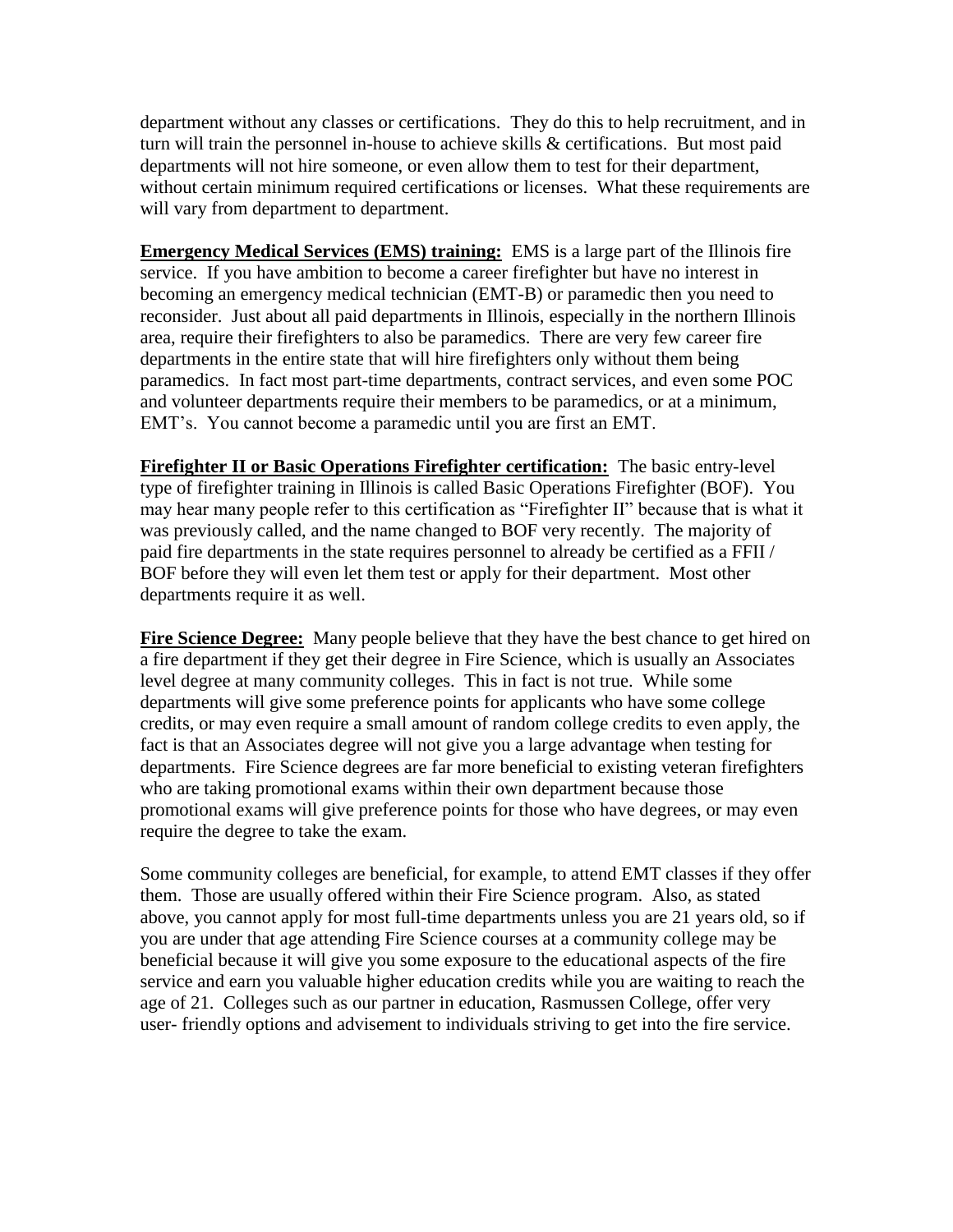**Candidate Physical Ability Test (CPAT):** CPAT is a certification that some full-time departments require the applicant to have before they can test for that department. It is a physical ability test you take through a third party institution that will put the applicant through the test, which is comprised of very physically challenging obstacle course-type skills for time. When the applicant successfully completes the testing they will be issued a certification card that has an expiration date. The departments that require the applicants to have CPAT will require proof when applying. When the card expires the applicant can go through the testing again to recertify as needed. The cost of CPAT is usually the responsibility of the individual. As stated above, only a few dozen departments in Illinois require CPAT testing, but more and more departments are beginning to require it. If you plan on testing for full-time departments you should obtain CPAT certification well before a department begins the application process because obtaining CPAT may take a few weeks, and you don't want to miss an application deadline simply because you didn't get CPAT in time. Have it ahead of time. The Romeoville Fire Academy does not offer CPAT certification at this time, but may in the future.

### **So Where Should I Begin?**

As stated above different departments have different requirements to get on their department. When you decide that you want to start getting the required education so you can start applying for fire departments, your best bet is that if you strive to eventually become a career firefighter you should obtain the certifications and education that most paid departments in the state requires, which is Firefighter II / Basic Operations Firefighter, EMT-B, and then paramedic. We call these programs "The Big Three" because they are an absolute must for most paid departments in the state, especially in the northern part of Illinois. Some volunteer or POC departments may not require one or more of these three programs, but if you do obtain them that would just make you all that much more desirable to them.

More and more career departments require CPAT to even test for their department while most other types of departments do not. If you are seeking to become a career firefighter then you should obtain CPAT certification well before the testing process for those specific departments begin. With the addition of CPAT the required programs now becomes "The Big Four." If you only strive to become a volunteer, part-time or POC firefighter, or contract firefighter then chances are you will not need CPAT, but it is always better safe than sorry to contact the agency you are interested in to see if they require CPAT.

We get calls almost every day from people who want to become firefighters asking which program they should take first. We always recommend that you first go to EMT-B school and obtain that license. The length of the typical EMT class depends on where you take it, but on the average is about  $4 - 6$  months. For example, the Romeoville Fire Academy's EMT program is about 5 ½ months and meets every Monday and Thursday evenings from 6 pm – 10 pm, with a couple Saturday classes here and there.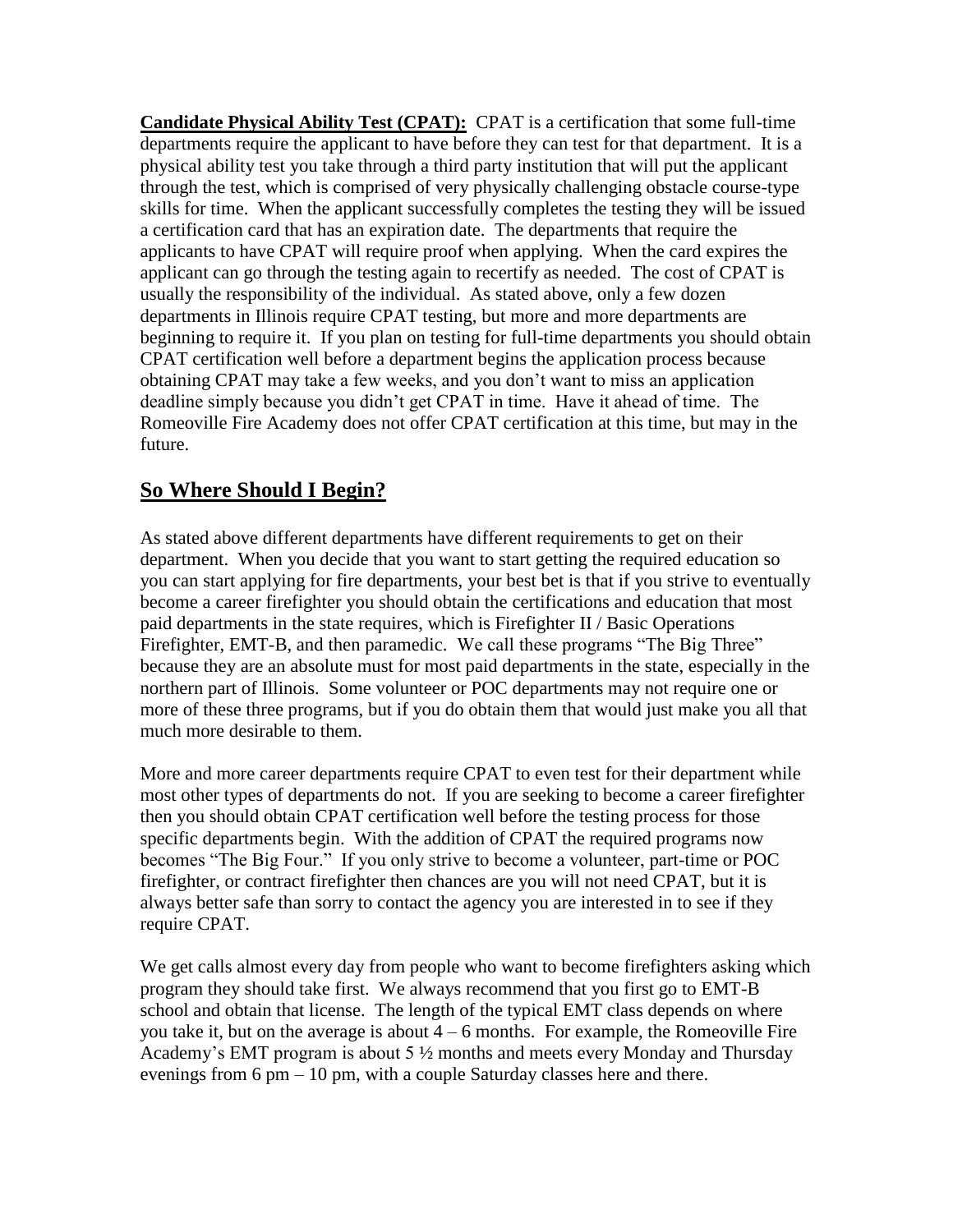The reason why EMT should be the first step is because some departments may take you on without having the FFII/BOF certification, but just about no paid department in the Chicagoland area will take you on without being at least an EMT. This is because EMS incidents outnumber fire incidents by far. This is why departments in this part of the state have their firefighters also work on the ambulance. It makes more sense to them to have one employee able to do both jobs instead of hiring two people to do two separate jobs.

Another reason to obtain EMT first is because there are certain jobs to be had as an EMT once you graduate, such as with a private ambulance company, in an emergency room, at a doctor's office, etc. They aren't very high paying jobs but they do allow you work in an environment where you can utilize your new medical skills.

EMT programs are typically offered by many community colleges and some fire academies and fire departments. As mentioned above, the Romeoville Fire Academy offers EMT programs year-round. Our programs are more beneficial to attend vs. a community college because it is usually less expensive because you do not have to pay a per-credit hour fee, book fee, and lab fee as you would at community colleges. It is also beneficial to attend through the RFA because the required ambulance ride time you must do in the program is automatically done on the Romeoville Fire Dept. ambulances, whereas most community colleges require you to find a department willing to allow you to do the ride time on your own. Our EMT program qualifies for payments from the GI Bill. Please call the Romeoville Fire Academy at 815-372-4042 or click link for more information <http://www.romeoville.org/DocumentCenter/View/37>

After you obtain your EMT license the next program you should take is really a toss-up between a BOF Academy and paramedic school. You will eventually have to have both to get on most career departments in the Chicagoland area so it is up to you which to attend first.

If you choose to attend a BOF Academy first there are two ways you can do so – either as a member of a fire department or as a non-affiliated "civilian" student. There is key differences between the two, and most of those differences can be answered by reading our "FAQ's" at<http://www.romeoville.org/153/Fire-Academy>

The BOF Academy is a pseudo-boot camp style entry-level course for firefighters. It gives the students the necessary basic skills and education needed to begin their fire service career. It by no means is an all-encompassing course that teaches you everything you need to know to be a firefighter. It only scratches the surface. You will be required and expected to continue your education as you make your way through the fire service.

The Romeoville Fire Academy usually offers four BOF Academies each year. Three are Mon – Fri 8 am – 5 pm each day for 8 weeks. We also offer one Academy to help accommodate students who might have jobs during the day and cannot attend a  $M - F$ daytime class. This class is offered every Tues & Wed nights from  $6 \text{ pm} - 10 \text{ pm}$  AND every Saturday 8 am – 5 pm. This class runs considerably longer than 8 weeks because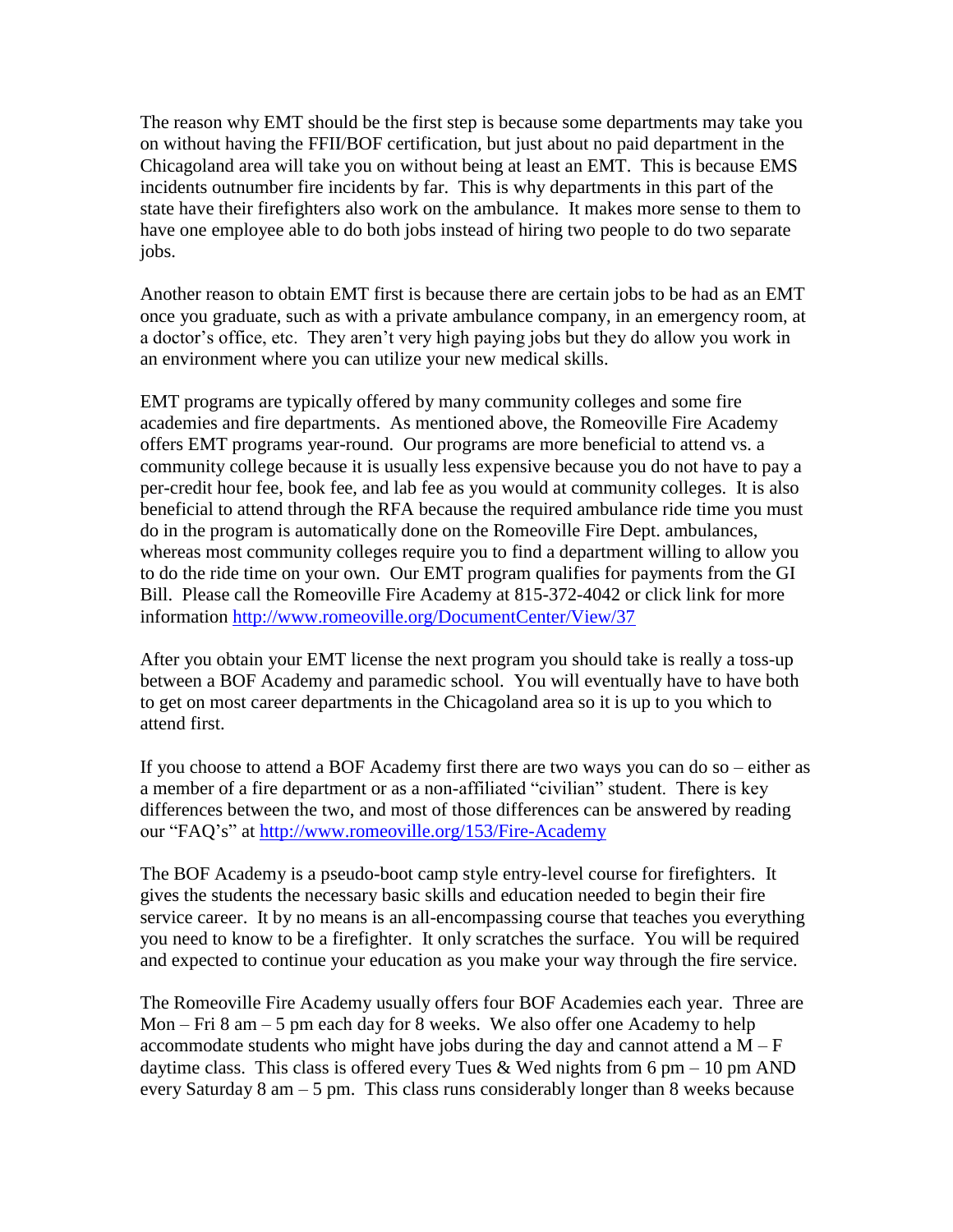of the less days and hours per week. At this time our Academy is the only one in the area that accepts civilian BOF students putting us at the forefront of entry-level firefighter education. Our BOF Academy qualifies for payments from the GI Bill. For more information on our BOF Academy, follow the link: <http://www.romeoville.org/DocumentCenter/View/34>

Lastly, the third thing you'll need for your fire service career is to become a licensed paramedic. You may also see paramedic referred to as "EMT-P." As stated above, just about every full-time fire department in the Chicagoland area will require you to be a firefighter AND paramedic. Of course there are exceptions, so your best bet would be for you to call around to the departments you're interested in to find out for sure. Likewise, many contract companies will only hire paramedics, as this is the most desired type of employee fire departments request of these companies. Many volunteer, part-time, and POC departments may not require you to be a paramedic to join their department, so again, calling around is your best bet.

Paramedic school usually lasts about a year straight through – and it is an incredibly busy and intense year. During that time not only do you have to attend regular classroom sessions and numerous hours studying, but you will also have to do hundreds of hours riding on ambulances for field time and shifts in numerous departments of a hospital, such as the emergency room, ICU, labor & delivery, pediatrics, cardiac care units, etc.

Most paramedic schools are run through certain hospitals around the Chicago area and the state. They are not commonly held through outside schools or fire academies like the RFA. Some community colleges will hold paramedic schools as a partnership with hospital programs offered in the traditional college semester format.

Paramedic licensure is very important not just to your potential fire service career, but there are many other jobs that can be had as a paramedic such as in an emergency room, doctor's offices, private ambulance services, insurance companies, security field, etc.

So we hope the above information gives you a little better idea of what is expected for you to launch your fire service career in Illinois. The steps on becoming a firefighter can be difficult and frustrating at times, but it is necessary and in no way impossible. After all, we've all done it. The key is to stay diligent and accomplish the steps that need to be done. Hit the phones to call and visit any and all fire departments out there to see if there is any way they can help you, or you can help them. Find out their requirements to apply and/or test for jobs or to volunteer. Then go out and get the education and certifications to meet their requirements, which will typically be "The Big Three": EMT-B, BOF, and paramedic – and CPAT if you want to be become a career firefighter.

The Romeoville Fire Academy can help you with your educational needs. Feel free to contact us anytime at 815-372-4042 or visit [http://www.romeoville.org/153/Fire-](http://www.romeoville.org/153/Fire-Academy)[Academy](http://www.romeoville.org/153/Fire-Academy)